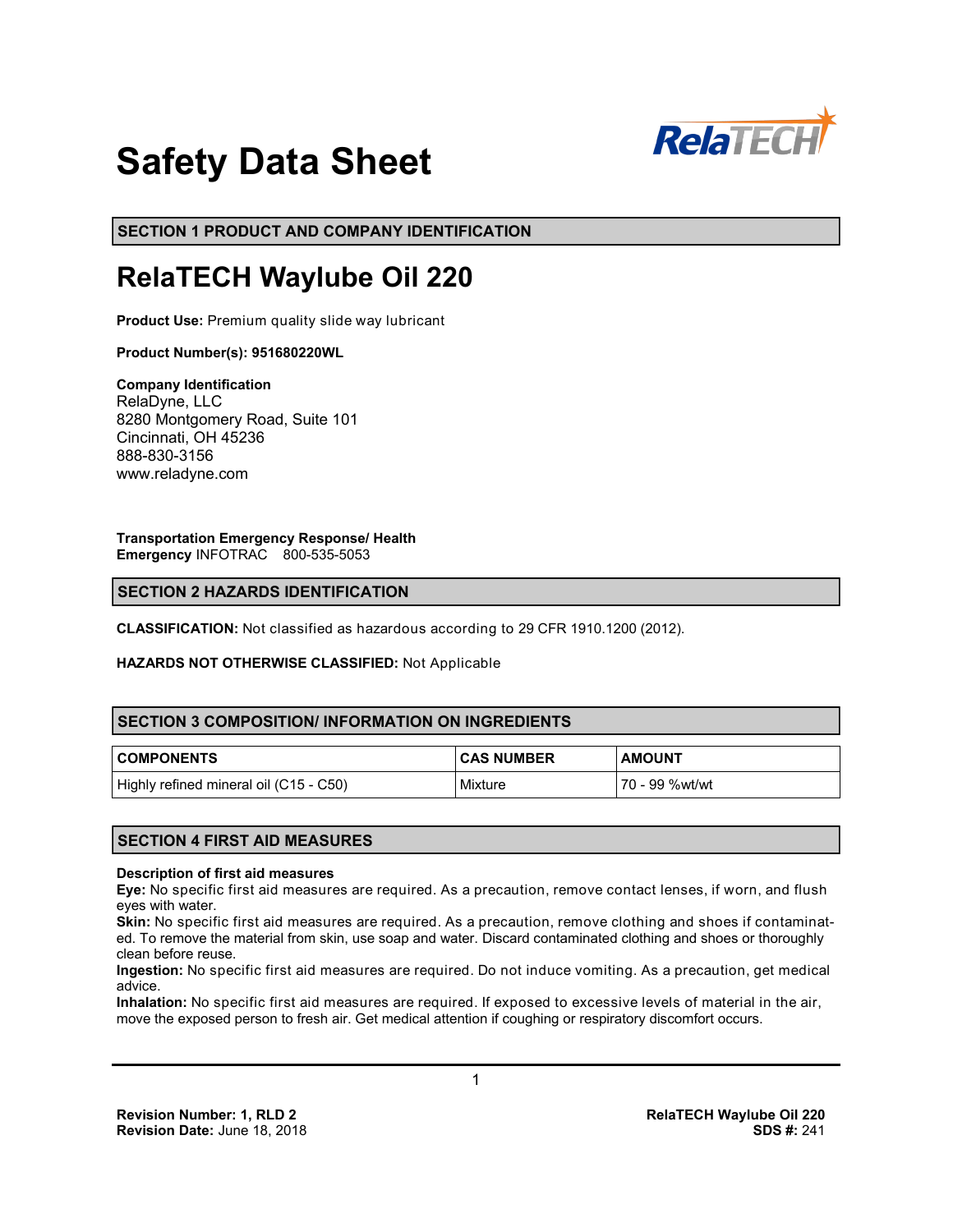#### **Most important symptoms and effects, both acute and delayed IMMEDIATE SYMPTOMS AND HEALTH EFFECTS**

**Eye:** Not expected to cause prolonged or significant eye irritation.

**Skin:** Contact with the skin is not expected to cause prolonged or significant irritation. Contact with the skin is not expected to cause an allergic skin response. Not expected to be harmful to internal organs if absorbed through the skin. High-Pressure Equipment Information: Accidental high-velocity injection under the skin of materials of this type may result in serious injury. Seek medical attention at once should an accident like this occur. The initial wound at the injection site may not appear to be serious at first; but, if left untreated, could result in disfigurement or amputation of the affected part.

#### **Ingestion:** Not expected to be harmful if swallowed.

**Inhalation:** Not expected to be harmful if inhaled. Contains a petroleum-based mineral oil. May cause respiratory irritation or other pulmonary effects following prolonged or repeated inhalation of oil mist at airborne levels above the recommended mineral oil mist exposure limit. Symptoms of respiratory irritation may include coughing and

difficulty breathing.

# **DELAYED OR OTHER SYMPTOMS AND HEALTH EFFECTS:** Not classified.

# **Indication of any immediate medical attention and special treatment needed**

**Note to Physicians:** In an accident involving high-pressure equipment, this product may be injected under the skin. Such an accident may result in a small, sometimes bloodless, puncture wound. However, because of its driving force, material injected into a fingertip can be deposited into the palm of the hand. Within 24 hours, there is usually a great deal of swelling, discoloration, and intense throbbing pain. Immediate treatment at a surgical emergency

# **SECTION 5 FIRE FIGHTING MEASURES**

Leaks/ruptures in high pressure system using materials of this type can create a fire hazard when in the vicinity of ignition sources (eg. open flame, pilot lights, sparks, or electric arcs).

**EXTINGUISHING MEDIA:** Use water fog, foam, dry chemical or carbon dioxide (CO2) to extinguish flames.

# **PROTECTION OF FIRE FIGHTERS:**

**Fire Fighting Instructions:** This material will burn although it is not easily ignited. See Section 7 for proper handling and storage. For fires involving this material, do not enter any enclosed or confined fire space without proper protective equipment, including self-contained breathing apparatus.

**Combustion Products:** Highly dependent on combustion conditions. A complex mixture of airborne solids, liquids, and gases including carbon monoxide, carbon dioxide, and unidentified organic compounds will be evolved when this material undergoes combustion.

# **SECTION 6 ACCIDENTAL RELEASE MEASURES**

**Protective Measures:** Eliminate all sources of ignition in vicinity of spilled material.

**Spill Management:** Stop the source of the release if you can do it without risk. Contain release to prevent further contamination of soil, surface water or groundwater. Clean up spill as soon as possible, observing precautions in Exposure Controls/Personal Protection. Use appropriate techniques such as applying non-combustible absorbent materials or pumping. Where feasible and appropriate, remove contaminated soil. Place contaminated materials in disposable containers and dispose of in a manner consistent with applicable regulations. **Reporting:** Report spills to local authorities as appropriate or required.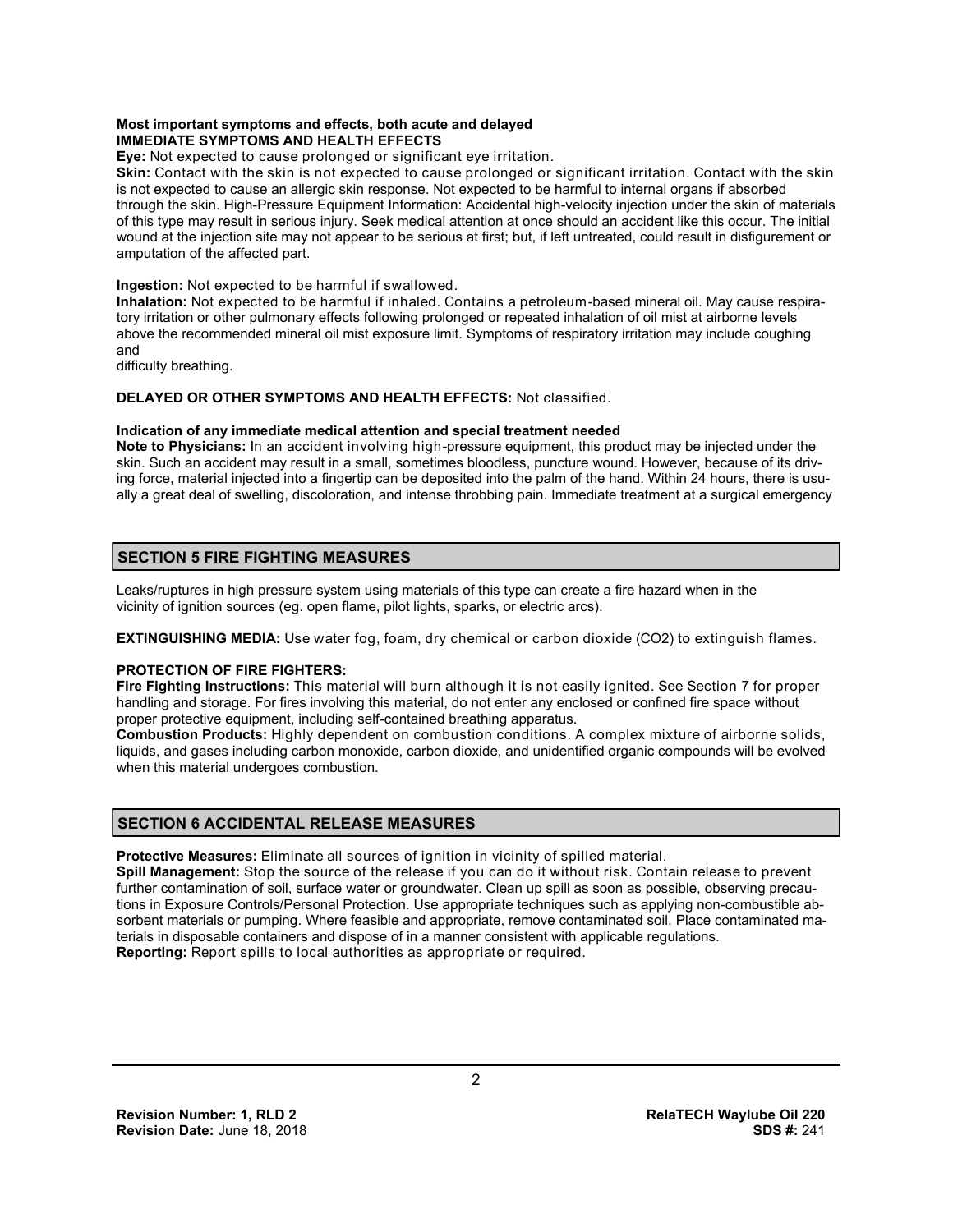# **SECTION 7 HANDLING AND STORAGE**

**Precautionary Measures:** DO NOT USE IN HIGH PRESSURE SYSTEMS in the vicinity of flames, sparks and hot surfaces. Use only in well ventilated areas. Keep container closed. Keep out of the reach of children. **General Handling Information:** Avoid contaminating soil or releasing this material into sewage and drainage systems and bodies of water.

**Static Hazard:** Electrostatic charge may accumulate and create a hazardous condition when handling this material. To minimize this hazard, bonding and grounding may be necessary but may not, by themselves, be sufficient.

Review all operations which have the potential of generating and accumulating an electrostatic charge and/or a flammable atmosphere (including tank and container filling, splash filling, tank cleaning, sampling, gauging, switch loading, filtering, mixing, agitation, and vacuum truck operations) and use appropriate mitigating procedures. For more information, refer to OSHA Standard 29 CFR 1910.106, 'Flammable and Combustible Liquids', National Fire Protection Association (NFPA 77, 'Recommended Practice on Static Electricity', and/or the American Petroleum Institute (API) Recommended Practice 2003, 'Protection Against Ignitions Arising Out of Static, Lightning, and Stray Currents'.

**Container Warnings:** Container is not designed to contain pressure. Do not use pressure to empty container or it may rupture with explosive force. Empty containers retain product residue (solid, liquid, and/or vapor) and can be dangerous. Do not pressurize, cut, weld, braze, solder, drill, grind, or expose such containers to heat, flame, sparks, static electricity, or other sources of ignition. They may explode and cause injury or death. Empty containers

# **SECTION 8 EXPOSURE CONTROLS/PERSONAL PROTECTION**

#### **GENERAL CONSIDERATIONS:**

Consider the potential hazards of this material (see Section 3), applicable exposure limits, job activities, and other substances in the work place when designing engineering controls and selecting personal protective equipment. If engineering controls or work practices are not adequate to prevent exposure to harmful levels of this material, the personal protective equipment listed below is recommended. The user should read and understand all instructions and limitations supplied with the equipment since protection is usually provided for a limited time or under certain circumstances.

# **ENGINEERING CONTROLS:**

Use in a well-ventilated area.

# **PERSONAL PROTECTIVE EQUIPMENT**

**Eye/Face Protection:** No special eye protection is normally required. Where splashing is possible, wear safety glasses with side shields as a good safety practice.

**Skin Protection:** No special protective clothing is normally required. Where splashing is possible, select protective clothing depending on operations conducted, physical requirements and other substances in the workplace.

Suggested materials for protective gloves include: Nitrile Rubber, Silver Shield, Viton.

**Respiratory Protection:** No respiratory protection is normally required.

If user operations generate an oil mist, determine if airborne concentrations are below the occupational exposure limit for mineral oil mist. If not, wear an approved respirator that provides adequate protection from the measured concentrations of this material. For air-purifying respirators use a particulate cartridge. Use a positive pressure air-

#### **Occupational Exposure Limits:**

| l Component                            | Agency           | <b>TWA</b>         | <b>STEL</b>         | Ceiling | <b>Notation</b> |
|----------------------------------------|------------------|--------------------|---------------------|---------|-----------------|
| Highly refined mineral oil (C15 - C50) | <b>LACGIH</b>    | $5 \text{ ma/m}$ 3 | $10 \text{ ma/m}$ 3 |         |                 |
| Highly refined mineral oil (C15 - C50) | <b>LOSHA Z-1</b> | $5 \text{ mg/m}$   |                     |         |                 |

Consult local authorities for appropriate values.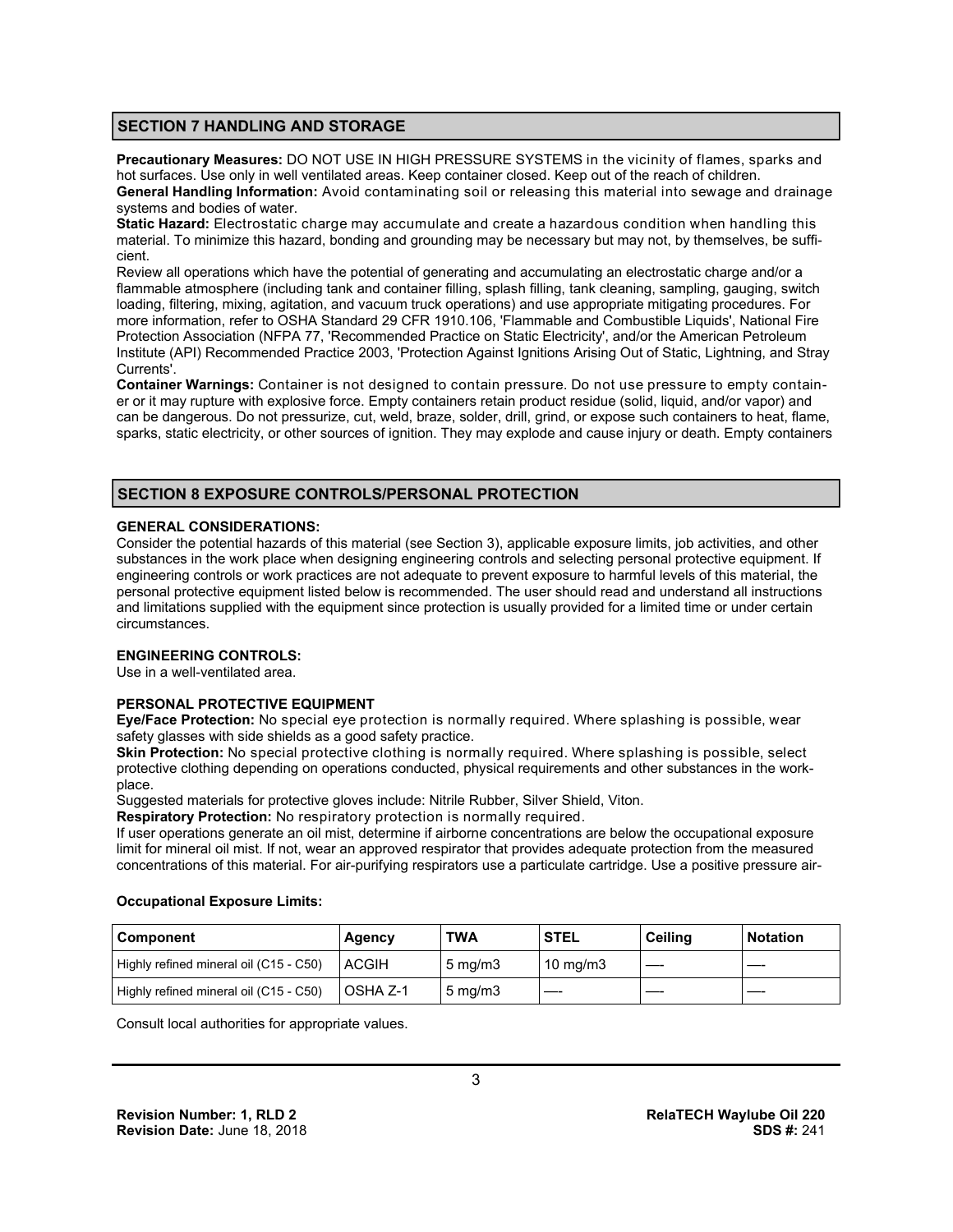# **SECTION 9 PHYSICAL AND CHEMICAL PROPERTIES**

**Attention: the data below are typical values and do not constitute a specification.**

**Color:** Brown **Physical State:** Liquid **Odor:** Petroleum odor **Odor Threshold:** Not Determined **pH:** Essentially neutral **Vapor Pressure:** Not Determined **Vapor Density (Air = 1):** Greater than 5 **Initial Boiling Point:** 600 °F **Solubility:** Soluble in hydrocarbons; insoluble in water **Freezing Point:** Not Applicable **Density:** 0.86 kg/l @ 15°C (59°F) Minimum **Viscosity:** 220 cSt @ 40°C **Decomposition temperature:** No Data Available **Octanol/Water Partition Coefficient:** No data available

**FLAMMABLE PROPERTIES: Flammability (solid, gas):** No Data Available

**Flashpoint:** (Cleveland Open Cup) 240 °C **Autoignition:** Not Determined **Flammability (Explosive) Limits (% by volume in air):** Lower: Not Determined Upper: Not Determined

# **SECTION 10 STABILITY AND REACTIVITY**

**Reactivity:** May react with strong acids or strong oxidizing agents, such as chlorates, nitrates, peroxides, etc.

**Chemical Stability:** This material is considered stable under normal ambient and anticipated storage and handling conditions of temperature and pressure.

**Incompatibility With Other Materials:** Not applicable

**Hazardous Decomposition Products:** None known (None expected)

**Hazardous Polymerization:** Hazardous polymerization will not occur.

# **SECTION 11 TOXICOLOGICAL INFORMATION**

#### **Information on toxicological effects**

**Serious Eye Damage/Irritation:** The eye irritation hazard is based on evaluation of data for product components.

**Skin Corrosion/Irritation:** The skin irritation hazard is based on evaluation of data for product components.

**Skin Sensitization:** The skin sensitization hazard is based on evaluation of data for product components.

**Acute Dermal Toxicity:** The acute dermal toxicity hazard is based on evaluation of data for product components.

**Acute Oral Toxicity:** The acute oral toxicity hazard is based on evaluation of data for product components.

**Acute Inhalation Toxicity:** The acute inhalation toxicity hazard is based on evaluation of data for product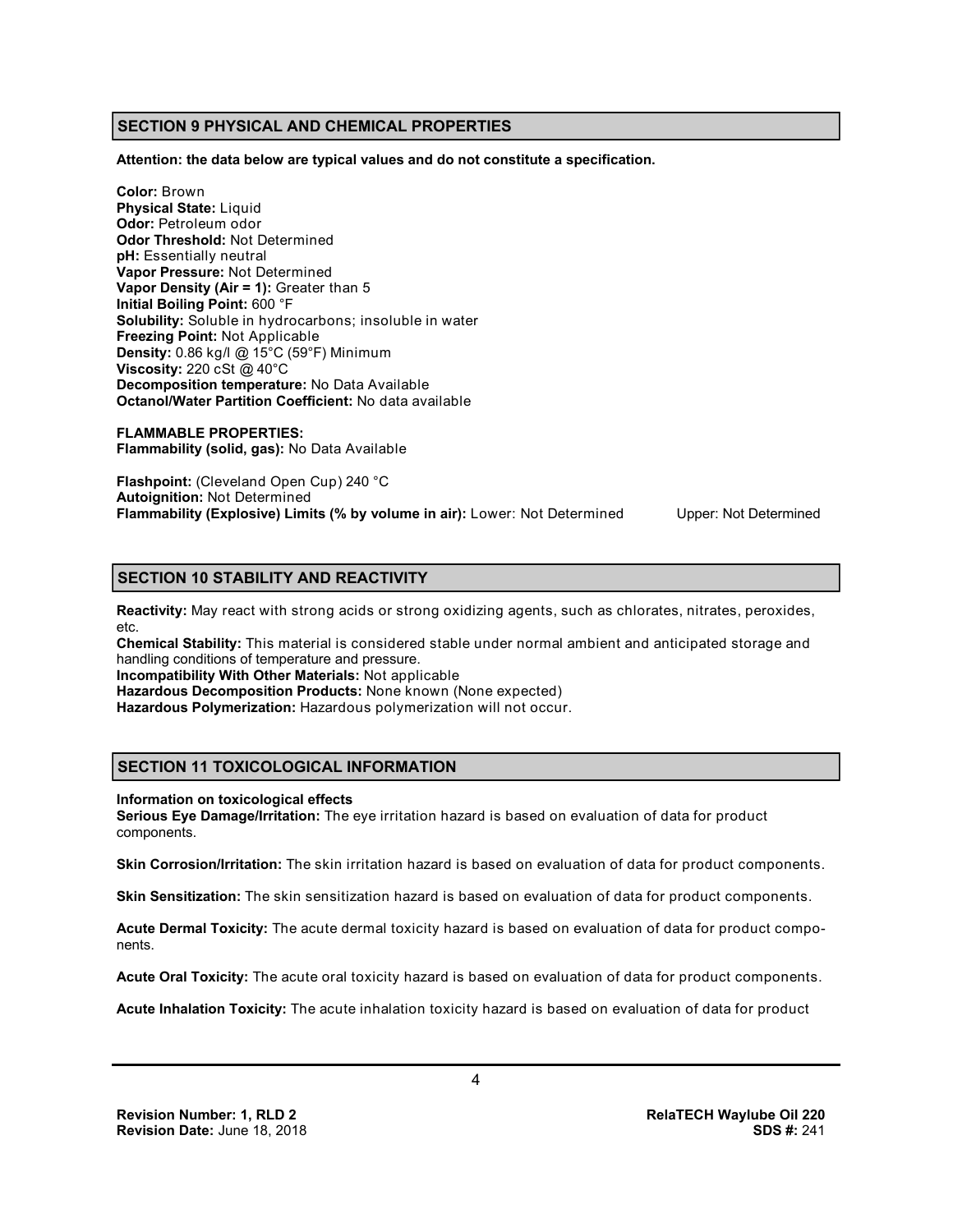#### **Acute Toxicity Estimate:** Not Determined

**Germ Cell Mutagenicity:** The hazard evaluation is based on data for components or a similar material.

**Carcinogenicity:** The hazard evaluation is based on data for components or a similar material.

**Reproductive Toxicity:** The hazard evaluation is based on data for components or a similar material.

**Specific Target Organ Toxicity - Single Exposure:** The hazard evaluation is based on data for components or a similar material.

**Specific Target Organ Toxicity - Repeated Exposure:** The hazard evaluation is based on data for components or a similar material.

#### **ADDITIONAL TOXICOLOGY INFORMATION:**

This product contains petroleum base oils which may be refined by various processes including severe solvent extraction, severe hydrocracking, or severe hydrotreating. None of the oils requires a cancer warning under the OSHA Hazard Communication Standard (29 CFR 1910.1200). These oils have not been listed in the National Toxicology Program (NTP) Annual Report nor have they been classified by the International Agency for Research on Cancer (IARC) as; carcinogenic to humans (Group 1), probably carcinogenic to humans (Group 2A), or possibly carcinogenic to humans (Group 2B). These oils have not been classified by the American Conference of Governmental Industrial Hygienists (ACGIH) as: confirmed human carcinogen (A1), suspected human carcinogen (A2), or confirmed animal carcinogen with unknown relevance to humans (A3).

# **SECTION 12 ECOLOGICAL INFORMATION**

## **ECOTOXICITY**

This material is not expected to be harmful to aquatic organisms. The ecotoxicity hazard is based on an evaluation of data for the components or a similar material. The product has not been tested. The statement has been derived from the properties of the individual components.

#### **MOBILITY**

No data available.

# **PERSISTENCE AND DEGRADABILITY**

This material is not expected to be readily biodegradable. The biodegradability of this material is based on an evaluation of data for the components or a similar material. The product has not been tested. The statement has been derived from the properties of the individual components.

# **POTENTIAL TO BIOACCUMULATE**

Bioconcentration Factor: No data available. Octanol/Water Partition Coefficient: No data available

# **SECTION 13 DISPOAL CONSIDERATIONS**

Use material for its intended purpose or recycle if possible. Oil collection services are available for used oil recycling or disposal. Place contaminated materials in containers and dispose of in a manner consistent with applicable regulations. Contact your sales representative or local environmental or health authorities for approved disposal or recycling methods.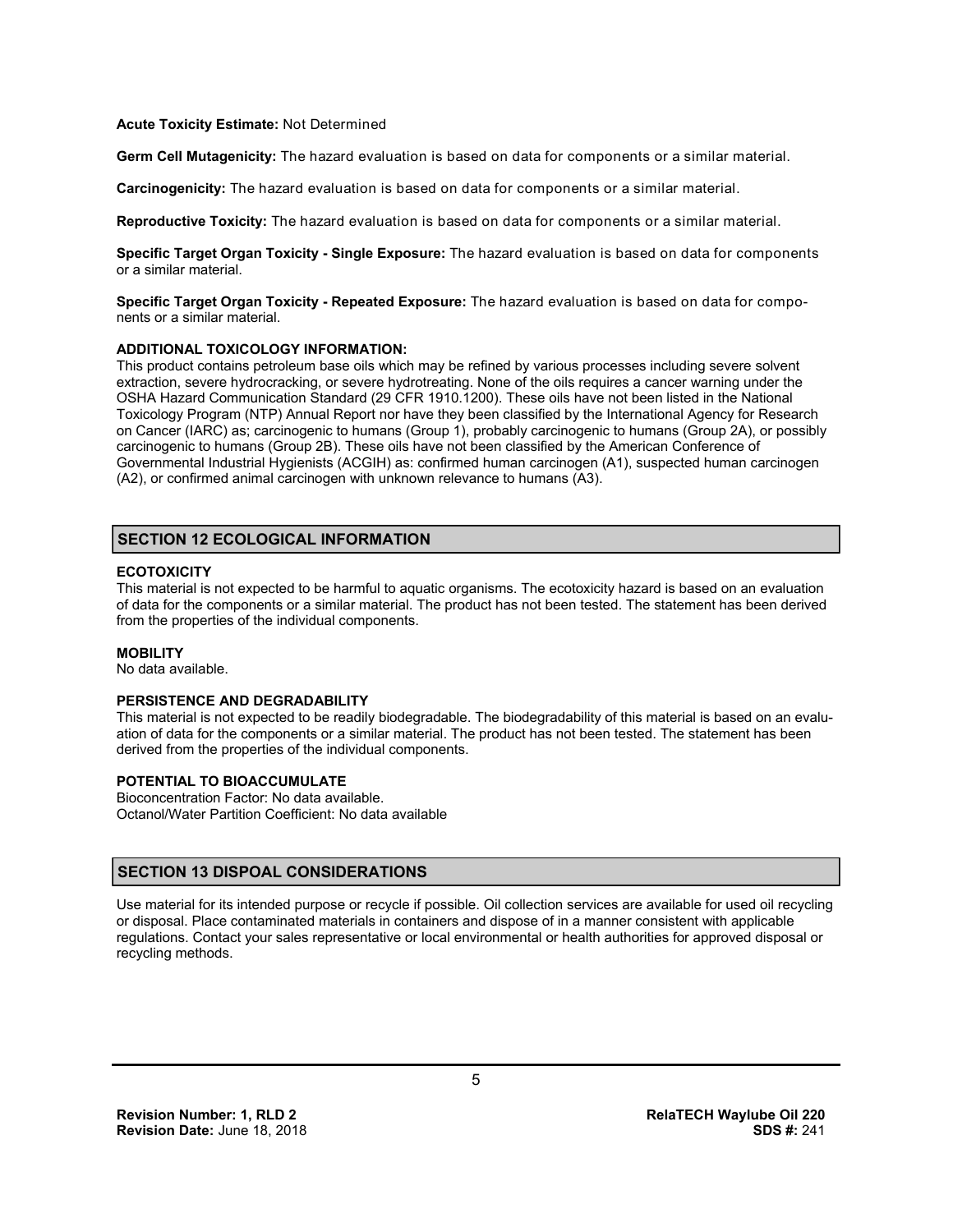# **SECTION 14 TRANSPORT INFORMATION**

The description shown may not apply to all shipping situations. Consult 49CFR, or appropriate Dangerous Goods Regulations, for additional description requirements (e.g., technical name) and mode-specific or quantityspecific shipping requirements.

**DOT Shipping Description:** PETROLEUM LUBRICATING OIL, NOT REGULATED AS A HAZARDOUS MATERIAL FOR TRANSPORTATION UNDER 49 CFR

**IMO/IMDG Shipping Description:** PETROLEUM LUBRICATING OIL; NOT REGULATED AS DANGEROUS GOODS FOR TRANSPORT UNDER THE IMDG CODE

**ICAO/IATA Shipping Description:** PETROLEUM LUBRICATING OIL; NOT REGULATED AS DANGEROUS GOODS FOR TRANSPORT UNDER ICAO TI OR IATA DGR

**Transport in bulk according to Annex II of MARPOL 73/78 and the IBC code:** Not applicable

# **SECTION 15 REGULATORY INFORMATION**

| <b>EPCRA 311/312 CATEGORIES:</b>  | 1. Immediate (Acute) Health Effects:<br>2. Delayed (Chronic) Health Effects:<br>3. Fire Hazard:<br>4. Sudden Release of Pressure Hazard:<br>5. Reactivity Hazard: | NO.<br><b>NO</b><br><b>NO</b><br><b>NO</b><br>NO. |
|-----------------------------------|-------------------------------------------------------------------------------------------------------------------------------------------------------------------|---------------------------------------------------|
| <b>REGULATORY LISTS SEARCHED:</b> |                                                                                                                                                                   |                                                   |
| 01-1=IARC Group 1                 | 03=EPCRA 313                                                                                                                                                      |                                                   |
| 01-2A=IARC Group 2A               | 04=CA Proposition 65                                                                                                                                              |                                                   |
| 01-2B=IARC Group 2B               | 05=MA RTK                                                                                                                                                         |                                                   |
| 02=NTP Carcinogen                 | 06=NJ RTK                                                                                                                                                         |                                                   |
|                                   | 07=PA RTK                                                                                                                                                         |                                                   |

No components of this material are found on the regulatory lists above.

#### **CHEMICAL INVENTORIES:**

All components comply with the following chemical inventory requirements: AICS (Australia), DSL (Canada), EINECS (European Union), IECSC (China), KECI (Korea), PICCS (Philippines), TSCA (United States).

One or more components does not comply with the following chemical inventory requirements: ENCS (Japan).

#### **NEW JERSEY RTK CLASSIFICATION:**

Under the New Jersey Right-to-Know Act L. 1983 Chapter 315 N.J.S.A. 34:5A-1 et. seq., the product is to be identified as follows: PETROLEUM OIL (Lubricating oil)

| <b>SECTION 16 OTHER INFORMATION</b> |             |                 |               |  |
|-------------------------------------|-------------|-----------------|---------------|--|
| <b>NFPA RATINGS:</b>                | Health: $0$ | Flammability: 1 | Reactivity: 0 |  |
| <b>HMIS RATINGS:</b>                | Health: 1   | Flammability: 1 | Reactivity: 0 |  |